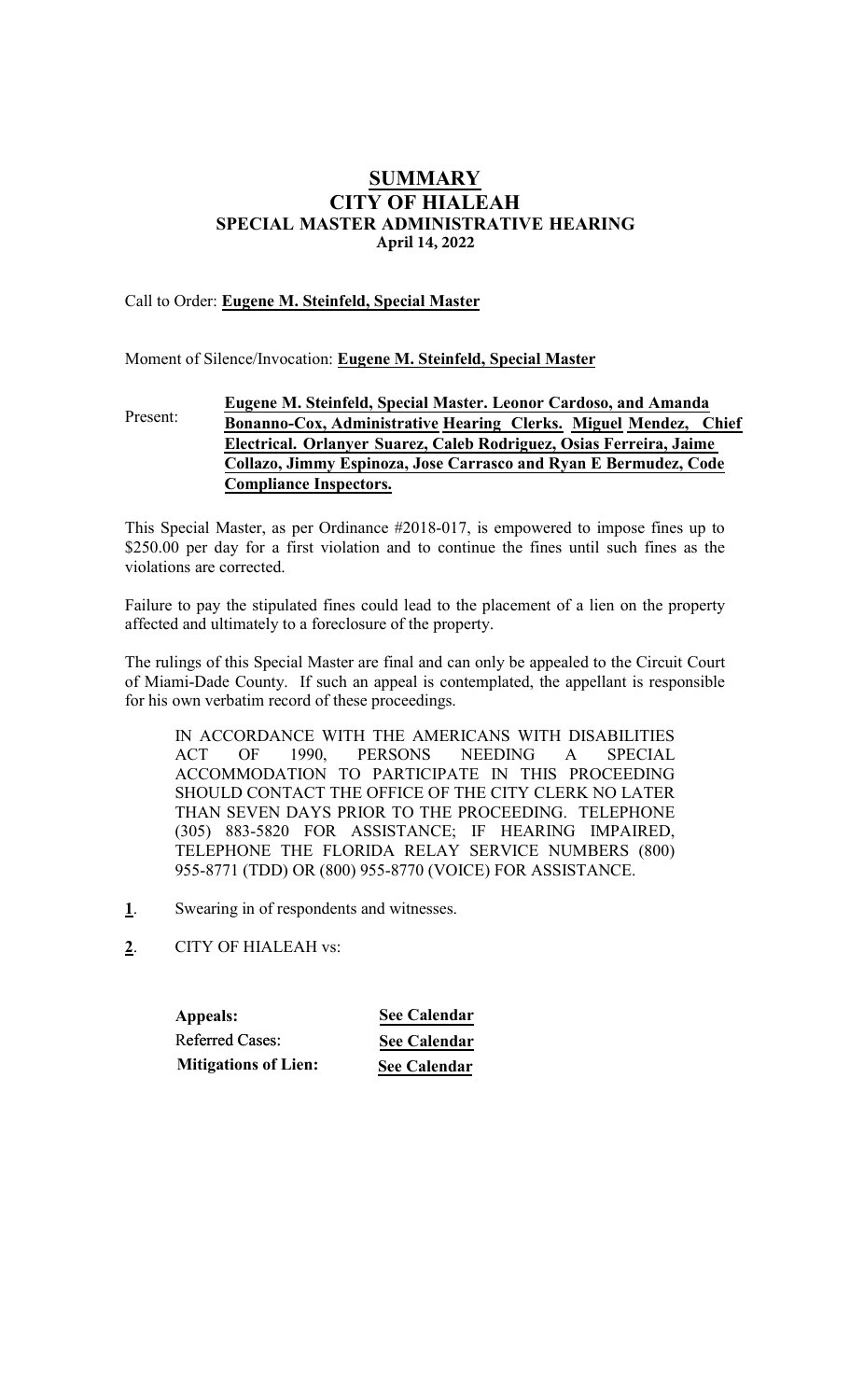#### Notice of Administrative Hearings for April 14, 2022 starting promptly at 10:00 AM

You are hereby commanded to appear for an administrative hearing before the Special Master of the City of Hialeah, Florida on the date and time indicated above at the City of Hialeah Council Chambers on the 3rd Floor at City Hall.

| Hearing Date: $4/14/2022$ | <b>Special Master: E. Steinfeld</b><br><b>Room:</b> Council Chamber |  |  |                     |                  | <b>Hearing Time:</b> 10:00 AM |                       |                      |           |          |
|---------------------------|---------------------------------------------------------------------|--|--|---------------------|------------------|-------------------------------|-----------------------|----------------------|-----------|----------|
| Agenda Sec.               |                                                                     |  |  | <b>Appeals</b>      |                  |                               |                       |                      |           |          |
| <b>Case Number</b>        | Respondent(s)                                                       |  |  | <b>Case Address</b> | Code Section (s) | <b>Civil Penalty</b>          | <b>Requested Date</b> | $\vert$ Inspector(s) | Adm. Cost | Decision |
| 2022-00421                | Hialeah Club Villas Condo Association Inc                           |  |  | 2194 W 60 St        | $ 78-32, 78-74$  | \$100                         | 3/28/2022             | A. Greaves           | \$150     |          |

| <b>Hearing Date:</b><br><b>Special Master: E. Steinfeld</b><br>$10:00~\mathrm{AM}$<br>4/14/2022<br>Time:<br><b>Hearing</b><br>Koom:<br>hamber<br>ouncil |
|---------------------------------------------------------------------------------------------------------------------------------------------------------|
|---------------------------------------------------------------------------------------------------------------------------------------------------------|

|                    |                                                |                     |                  |                                               |              | <b>DISPOSITION</b>           |
|--------------------|------------------------------------------------|---------------------|------------------|-----------------------------------------------|--------------|------------------------------|
| <b>Agenda Sec.</b> |                                                |                     |                  |                                               |              |                              |
| <b>Case Number</b> | <b>Respondent(s)</b>                           | <b>Case Address</b> | Code Section (s) | <b>Requested Date</b><br><b>Civil Penalty</b> | Inspector(s) | <b>Decision</b><br>Adm. Cost |
| 2020-03130         | Fidencia D Carpio                              | 228 W 18 St         | 105.1            | \$250                                         | C. Rodriguez | \$150                        |
| 2018-02988         | Alcides Membreno                               | 561 SE 8 Ave        | 105.1            | \$250                                         | C. Rodriguez | \$150                        |
| 2018-09705         | Armando Garcia & Magaly Alfara                 | 302 W 44 St         | 105.1            | \$250                                         | C. Rodriguez | \$150                        |
| 2018-06450         | Martin E Rangel & Consuelo Rangel              | 71 E 38 St          | 105.1            | \$250                                         | C. Rodriguez | \$150                        |
| 2018-01239         | PAJ Investments                                | 4305 E 10 Ln        | $8 - 11$         | \$100                                         | C. Rodriguez | \$150                        |
| 2021-02633         | 140 LLC                                        | 160 W 28 St         | $8 - 11$         | \$100                                         | C. Rodriguez | \$150                        |
| 2018-06467         | Yairenys Matos & Jose Mendez Portales          | 55 E 36 St          | 105.1            | \$250                                         | C. Rodriguez | \$150                        |
| 2018-09659         | Lucila Alvarez                                 | 3849 E 2 Ave        | 105.1            | \$250                                         | C. Rodriguez | \$150                        |
| 2020-02637         | Teresita Valdes Cassola & Maria Elena Jennings | 7792 W 15 Ave       | 105.1            | \$250                                         | O.Suarez     | \$150                        |
| 2019-02761         | Artivest Inc                                   | 1880-90 Palm Ave    | $8 - 11$         | \$100                                         | O.Suarez     | \$150                        |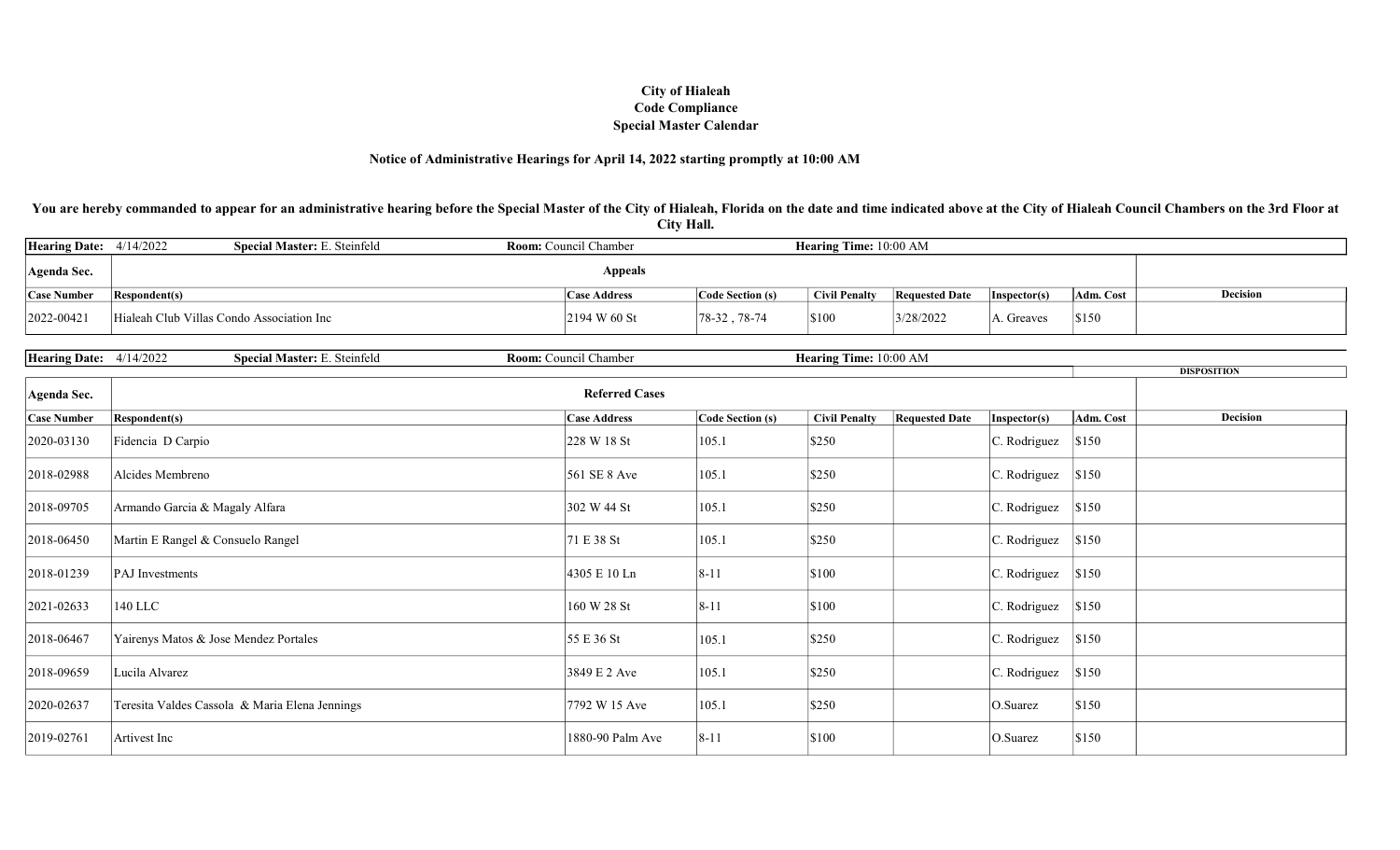## Notice of Administrative Hearings for April 14, 2022 starting promptly at 10:00 AM

You are hereby commanded to appear for an administrative hearing before the Special Master of the City of Hialeah, Florida on the date and time indicated above at the City of Hialeah Council Chambers on the 3rd Floor at City Hall.

| Hearing Date: 4/14/2022 | Special Master: E. Steinfeld                                      | Room: Council Chamber |                 | Hearing Time: 10:00 AM |             |       |
|-------------------------|-------------------------------------------------------------------|-----------------------|-----------------|------------------------|-------------|-------|
| 2021-03902              | Yandry Toledo                                                     | 970 W 67 St           | $98-2200(b)(1)$ | \$250                  | O.Suarez    | \$150 |
| 2018-04794              | Eneyda S Gomez                                                    | 680 E 37 St           | 105.1           | \$250                  | O.Suarez    | \$150 |
| 2018-04851              | Michel Hernandez Lopez                                            | 170 W 64 St           | 105.1           | \$250                  | O.Suarez    | \$150 |
| 2021-03900              | Reinold Gonzalez, Marisol Perez Victore & Rolando Prieto Aguilera | 942 W 67 St           | $98-2200(b)(1)$ | \$250                  | O.Suarez    | \$150 |
| 2018-07403              | Esmeralda Rodriguez                                               | 275 E 16 St           | 105.1           | \$250                  | O.Suarez    | \$150 |
| 2018-09866              | Gladys Suarez & Belkis Suarez                                     | 501 E 18 St           | 105.1           | \$250                  | O. Ferreira | \$150 |
| 2018-07619              | Roxana M. Diaz                                                    | 670 E 9 Ln            | 105.1           | \$250                  | O. Ferreira | \$150 |
| 2018-08437              | Jose D Canizales & Carmen T. Canizales Cerrato                    | 359 E 5 St            | 105.1           | \$250                  | O. Ferreira | \$150 |
| 2018-08026              | Alfredo Pino                                                      | 1030 W 33 St          | 105.1           | \$250                  | J. Espinoza | \$150 |
| 2018-06043              | Jorge E. Salazar & Gladys Salazar                                 | 921 E 9 P1            | 105.1           | \$250                  | J. Espinoza | \$150 |
| 2018-03394              | Pablo Martin                                                      | 1560 E 8 Ave          | 105.1           | \$250                  | J. Espinoza | \$150 |
| 2021-04225              | Rosemary Lucille Perez                                            | 781 SE 2 Pl           | 78-32           | \$100                  | R. Bermudez | \$150 |
| 2019-04543              | Macys Florida Stores LLC                                          | 1777 W 49 St          | $8 - 11$        | \$100                  | R. Bermudez | \$150 |
| 2020-00772              | Jose M. Machin                                                    | 1120 E 8 Ave          | 105.1           | \$250                  | R. Bermudez | \$150 |
| 2021-04299              | Jose M. Machin                                                    | 1120 E 8 Ave          | 78-31, 78-32    | \$100                  | R. Bermudez | \$150 |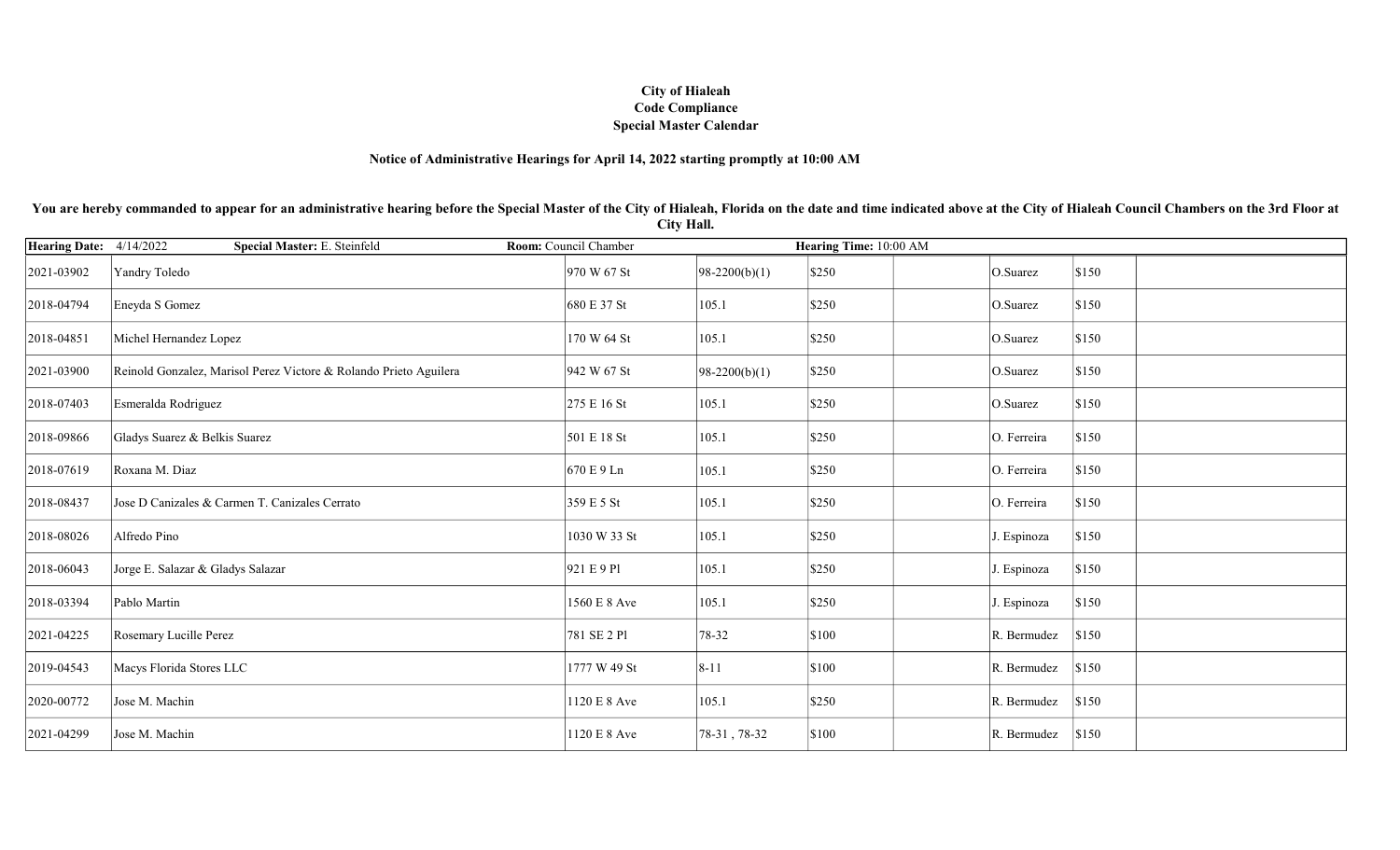## Notice of Administrative Hearings for April 14, 2022 starting promptly at 10:00 AM

You are hereby commanded to appear for an administrative hearing before the Special Master of the City of Hialeah, Florida on the date and time indicated above at the City of Hialeah Council Chambers on the 3rd Floor at City Hall.

| Hearing Date: 4/14/2022 | Special Master: E. Steinfeld                      | Room: Council Chamber |              | Hearing Time: 10:00 AM |                      |
|-------------------------|---------------------------------------------------|-----------------------|--------------|------------------------|----------------------|
| 2021-02820              | New Mt Zion Human Services Inc                    | 2255 W 4 Ct           | $8 - 11$     | \$100                  | \$150<br>R. Bermudez |
| 2021-02849              | USC Realty Limited Liability Co                   | 5663 NW 36 Ave        | $8 - 11$     | \$100                  | \$150<br>R. Bermudez |
| 2022-00134              | FD 90 E 5th Street LLC                            | 90 E 5 St             | 78-31, 78-32 | \$100                  | \$150<br>R. Bermudez |
| 2020-03910              | Ruth E Franco LE, REM Jorge Franco                | 6383 W 16 Ave         | 105.1        | \$250                  | \$150<br>J. Collazo  |
| 2021-00006              | Jesus Ansensio & Irelina Asensio                  | 1398 W 82 St          | 105.1        | \$250                  | \$150<br>J. Collazo  |
| 2020-03727              | Marcial B Ardila & Marlene Alvarado               | 897 W 36 St           | 105.1        | \$250                  | \$150<br>J. Collazo  |
| 2021-03589              | Poinciana Royale Villas Condominium I Association | 04-2027-084-0001      | $17 - 25(2)$ | \$250                  | J. Collazo<br>\$150  |
| 2017-05451              | Yosvani Capote                                    | 7597 W 32 Ct          | 105.1        | \$250                  | \$150<br>J. Collazo  |
| 2021-00554              | Nelson Maidique & Belky Prado                     | 6896 W 26 Ave         | 105.1        | \$250                  | \$150<br>J. Collazo  |
| 2018-02897              | Armando Rodriguez & Marta C Rodriguez             | 6550 W 5 Pl           | 105.1        | \$250                  | \$150<br>J. Carrasco |
| 2021-03283              | JRS Hialeah LLC                                   | 3640 Palm Ave         | 105.1        | \$250                  | \$150<br>J. Carrasco |
| 2018-00927              | Raul Robert & Caridad Robert                      | 707 W 43 Pl           | 105.1        | \$250                  | \$150<br>J. Carrasco |
| 2018-05002              | Julia Bazan EST OF                                | 70 W 39 Pl            | 105.1        | \$250                  | \$150<br>J. Carrasco |
| 2018-05988              | Ofelia Tejera Pertierra TR                        | 1111 Palm Ave         | $8 - 11$     | \$100                  | \$150<br>J. Carrasco |
| 2021-02496              | De Paz Holdings LLC                               | 3855 E 4 Ave          | $8 - 11$     | \$100                  | \$150<br>J. Carrasco |